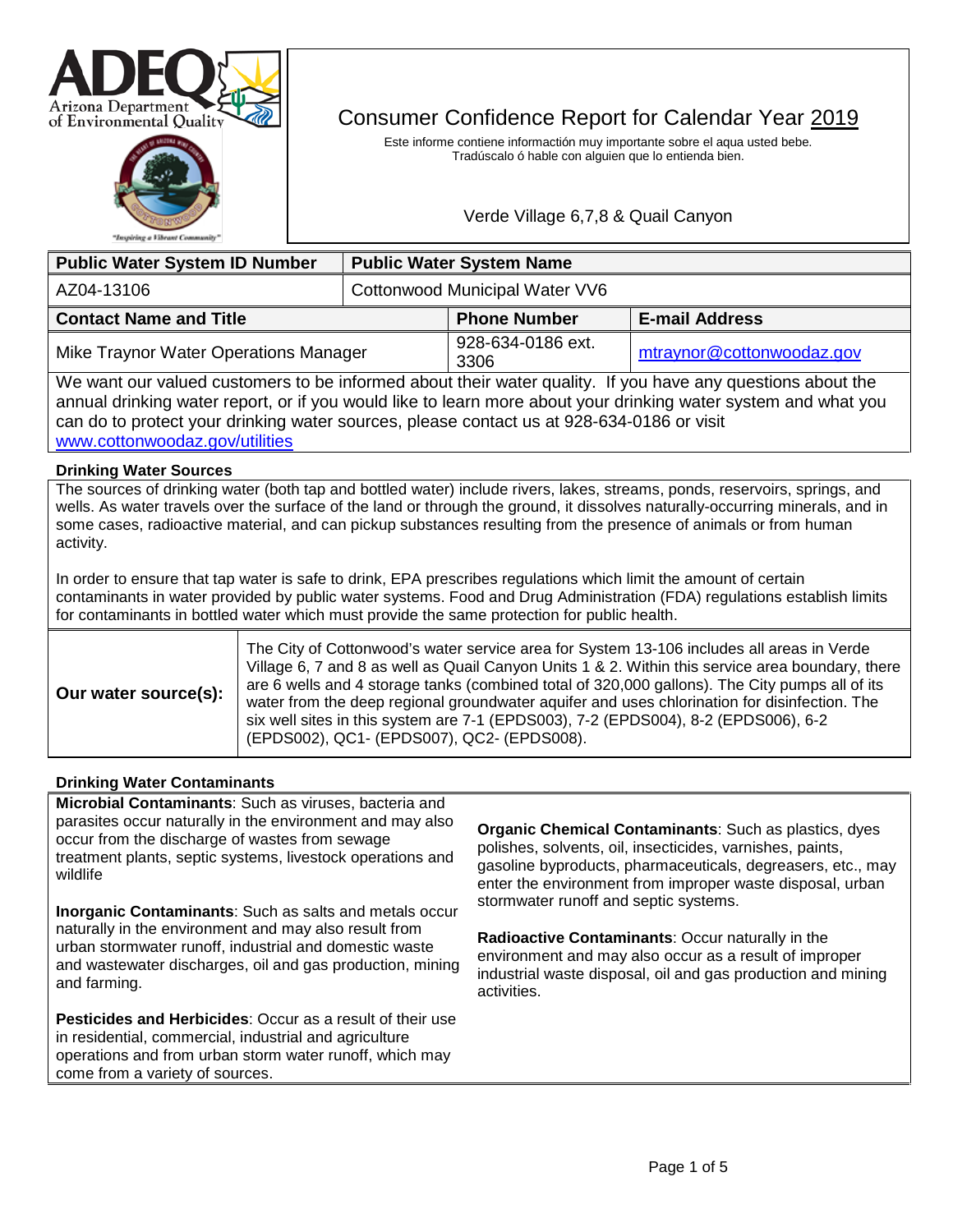# **Vulnerable Population**

Drinking water, including bottled water, may reasonably be expected to contain at least small amounts of some contaminants. The presence of contaminants does not necessarily indicate that water poses a health risk. Some people may be more vulnerable to contaminants in drinking water than the general population.

Immuno-compromised persons such as persons with cancer undergoing chemotherapy, persons who have undergone organ transplants, people with HIV-AIDS or other immune system disorders, some elderly, and infants can be particularly at risk from infections. These people should seek advice about drinking water from their health care providers.

For more information about contaminants and potential health effects, or to receive a copy of the U.S. Environmental Protection Agency (EPA) and the U.S. Centers for Disease Control (CDC) guidelines on appropriate means to lessen the risk of infection by *Cryptosporidium* and microbiological contaminants call the EPA *Safe Drinking Water Hotline* at 1-800- 426-4791.

# **Source Water Assessment**

- LOW RISK: Based on the information currently available on the hydrogeology and the land uses adjacent to or within the specified distance of the drinking water source(s) for this public water system, the department has given a low risk designation for the degree to which this public water system drinking water source(s) are protected. A low risk designation indicates the measures taken to protect the source water have either already been implemented, or the hydrogeology is such that the measures taken to protect the water source will have little impact on protection.
- Additional source water assessment documentation can be obtained by contacting ADEQ.

# **Definitions**

**Treatment Technique (TT)**: A required process intended to reduce the level of a contaminant in drinking water

**Level 1 Assessment**: A study of the water system to identify potential problems and determine (if possible) why total coliform bacteria was present

**Level 2 Assessment**: A very detailed study of the water system to identify potential problems and determine (if possible) why an *E. coli* MCL violation has occurred and/or why total coliform bacteria was present

**Action Level (AL)**: The concentration of a contaminant which, if exceeded, triggers treatment, or other requirements

**Maximum Contaminant Level (MCL)**: The highest level of a contaminant that is allowed in drinking water

**Maximum Contaminant Level Goal MCLG)**: The level of a contaminant in drinking water below which there is no known or expected risk to health

**Maximum Residual Disinfectant Level (MRDL)**: The level of disinfectant added for water treatment that may not be exceeded at the consumer's tap

**Maximum Residual Disinfectant Level Goal (MRDLG)**: The level of disinfectant added for treatment at which no known or anticipated adverse effect on health of persons would occur

**EPDS:** Entry Point Into Distribution System- the point at which water is discharged into the distribution system from a well, storage tank, pressure tank or water treatment plant.

**DSMRT:** Distribution Maximum Residence Time- A location that provides water to customers, where the water has been in the system longest relative to the EPDS.

**RAA:** Running Annual Average- an average of monitoring results for the previous 12 calendar months or previous 4 quarters.

**Minimum Reporting Limit (MRL)**: The smallest measured concentration of a substance that can be reliably measured by a given analytical method

**Millirems per year (MREM)**: A measure of radiation absorbed by the body

**Not Applicable (NA)**: Sampling was not completed by regulation or was not required

**Not Detected (ND or <):** Not detectable at reporting limit

**Nephelometric Turbidity Units (NTU)**: A measure of water clarity

## **Million fibers per liter (MFL)**

**Picocuries per liter (pCi/L)**: Measure of the radioactivity in water

**ppm**: Parts per million or Milligrams per liter (mg/L)

**ppb**: Parts per billion or Micrograms per liter ( $\mu$ g/L)

| ppt: Parts per trillion or    |                         |
|-------------------------------|-------------------------|
| Nanograms per liter (ng/L)    | ppm $x 1000 = ppb$      |
| ppq: Parts per quadrillion or | $ppb \times 1000 = ppt$ |
| Picograms per liter (pg/L)    | ppt $x 1000 = ppq$      |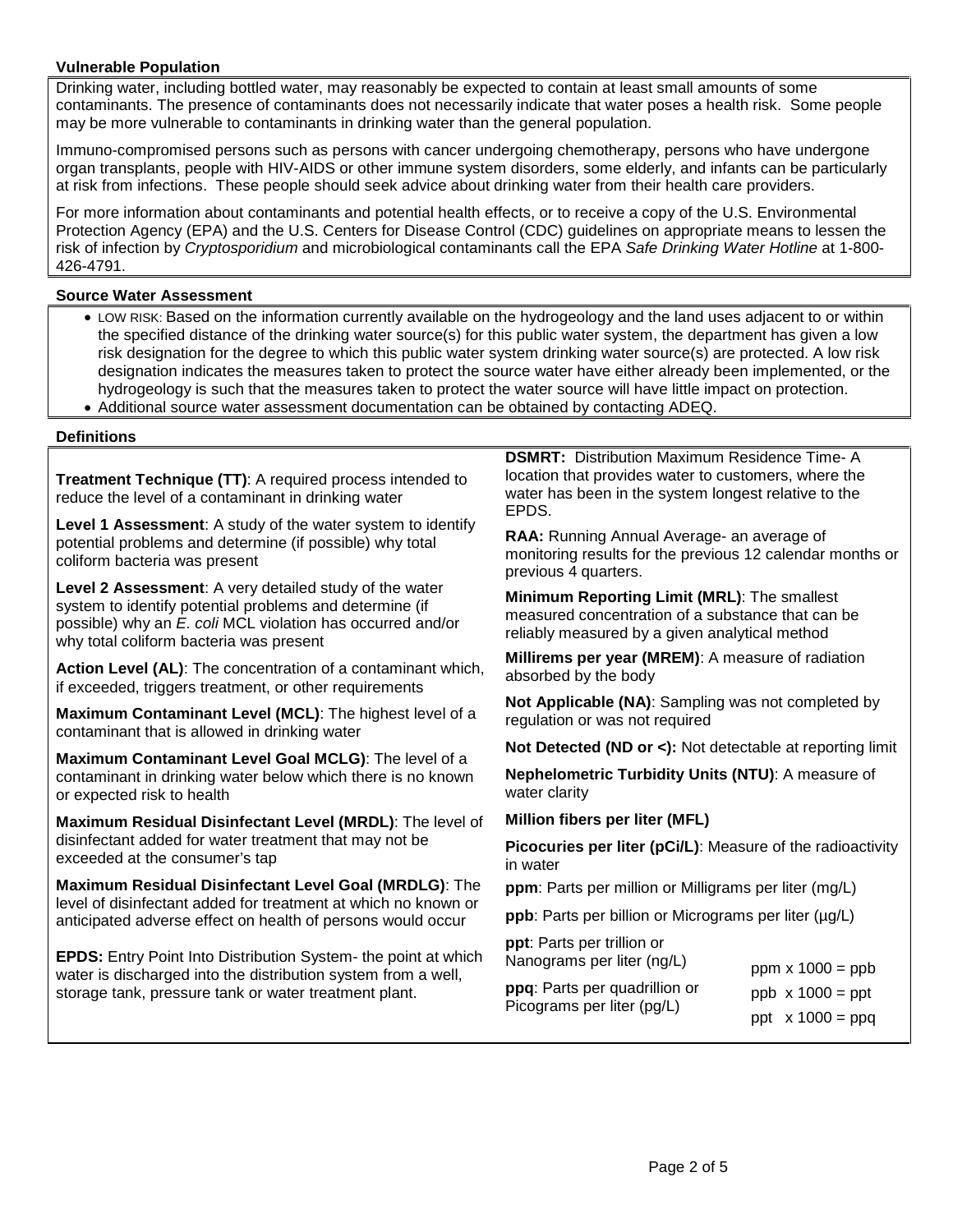## **Lead Informational Statement:**

Lead, in drinking water, is primarily from materials and components associated with service lines and home plumbing. If present, elevated levels of lead can cause serious health problems, especially for pregnant women and young children. **Cottonwood Municipal Water** is responsible for providing high quality drinking water, but cannot control the variety of materials used in plumbing components. When your water has been sitting for several hours, you can minimize the potential for lead exposure by flushing your tap for 30 seconds to 2 minutes before using water for drinking or cooking. Information on lead in drinking water, testing methods, and steps you can take to minimize exposure is available from the Safe Drinking Water Hotline or at [www.epa.gov/safewater/lead.](http://www.epa.gov/safewater/lead)

# **Water Quality Data – Regulated Contaminants**

The City routinely monitors for contaminants in your drinking water in accordance with Federal and State laws. The State of Arizona requires the City to monitor for certain contaminants less than once per year because either the concentrations of these contaminants are not expected to vary significantly from year to year, or the system is not considered vulnerable to this type of contamination. Some of City's data, although representative, may be more than one year old. The test results for Total Coliform Bacteria, E.Coli, Synthetic Organic Chemicals (SOC) including Pesticides, Volatile Organic Chemicals (VOC) except xylenes, Radionuclides (combined Radium, Radium-226 and Radium-228), Haloacetic Acids (HAA5), Cadmium, Mercury, Selenium, Nitrite, Antimony, Beryllium, Cyanide, Nickel, Thallium, Chromium and Aroclor (PCB Screening test) were all **"Non-Detect (ND)"** and therefore were not included in this report. . Should you have questions pertaining to this report or on a particular contaminant, please contact Mike Traynor –Water Operations Manager at (928) 634-0186 ext. 3306

# **These tables show the results of our monitoring for the period of January 1 to December 31, 2019 unless otherwise noted.**

| <b>Disinfectants</b>               | <b>MCL</b><br><b>Violation</b><br>Y or N | <b>Highest Level</b><br><b>Detected</b>                                                 | Range of All<br><b>Samples</b><br>(Low-High)        | <b>MRDL</b> | <b>MRDLG</b>                | <b>Sample</b><br><b>Month</b><br>& Year | <b>Likely Source of</b><br>Contamination                                   |
|------------------------------------|------------------------------------------|-----------------------------------------------------------------------------------------|-----------------------------------------------------|-------------|-----------------------------|-----------------------------------------|----------------------------------------------------------------------------|
| Chlorine (ppm)                     | N                                        | 0.72                                                                                    | $0.64 - 0.72$                                       | 4           | $\Omega$                    | Qtrly<br>2019                           | Water additive used to control<br>microbes                                 |
| <b>Disinfection By-Products</b>    | <b>MCL</b><br>Violation<br>Y or N        | Running<br><b>Annual Average</b><br>(RAA) OR<br><b>Highest Level</b><br><b>Detected</b> | <b>Range of All</b><br><b>Samples</b><br>(Low-High) | <b>MCL</b>  | <b>MCLG</b>                 | <b>Sample</b><br><b>Month</b><br>& Year | <b>Likely Source of</b><br>Contamination                                   |
| Total Trihalomethanes (TTHM) (ppb) | N                                        | 0.5                                                                                     | $0.0 - 0.5$                                         | 80          | No goal<br>for the<br>total | Oct.<br>2019                            | By-product of drinking water<br>disinfection                               |
| <b>Lead &amp; Copper</b>           | <b>MCL</b><br><b>Violation</b><br>Y or N | 90 <sup>th</sup> Percentile                                                             | Number of<br><b>Samples</b><br><b>Exceeds AL</b>    | <b>AL</b>   | <b>ALG</b>                  | <b>Sample</b><br><b>Month</b><br>& Year | <b>Likely Source of</b><br><b>Contamination</b>                            |
| Copper (ppm)                       | N                                        | 0.23                                                                                    | 0                                                   | 1.3         | 1.3                         | 8/2018                                  | Corrosion of household<br>plumbing systems; erosion of<br>natural deposits |
| Lead (ppb)                         | N                                        | 4                                                                                       | $\Omega$                                            | 15          | $\Omega$                    | 8/2018                                  | Corrosion of household<br>plumbing systems; erosion of<br>natural deposits |
| <b>Radionuclides</b>               | <b>MCL</b><br><b>Violation</b><br>Y or N | Running<br><b>Annual Average</b><br>(RAA) OR<br><b>Highest Level</b><br><b>Detected</b> | Range of All<br><b>Samples</b><br>(Low-High)        | <b>MCL</b>  | <b>MCLG</b>                 | <b>Sample</b><br><b>Month</b><br>& Year | <b>Likely Source of</b><br>Contamination                                   |
| Alpha Emitters (pCi/L)             | N                                        | 5.7                                                                                     | $0.0 - 5.7$<br>(EPDS003)                            | 15          | $\Omega$                    | Feb.<br>2019                            | Erosion of natural deposits                                                |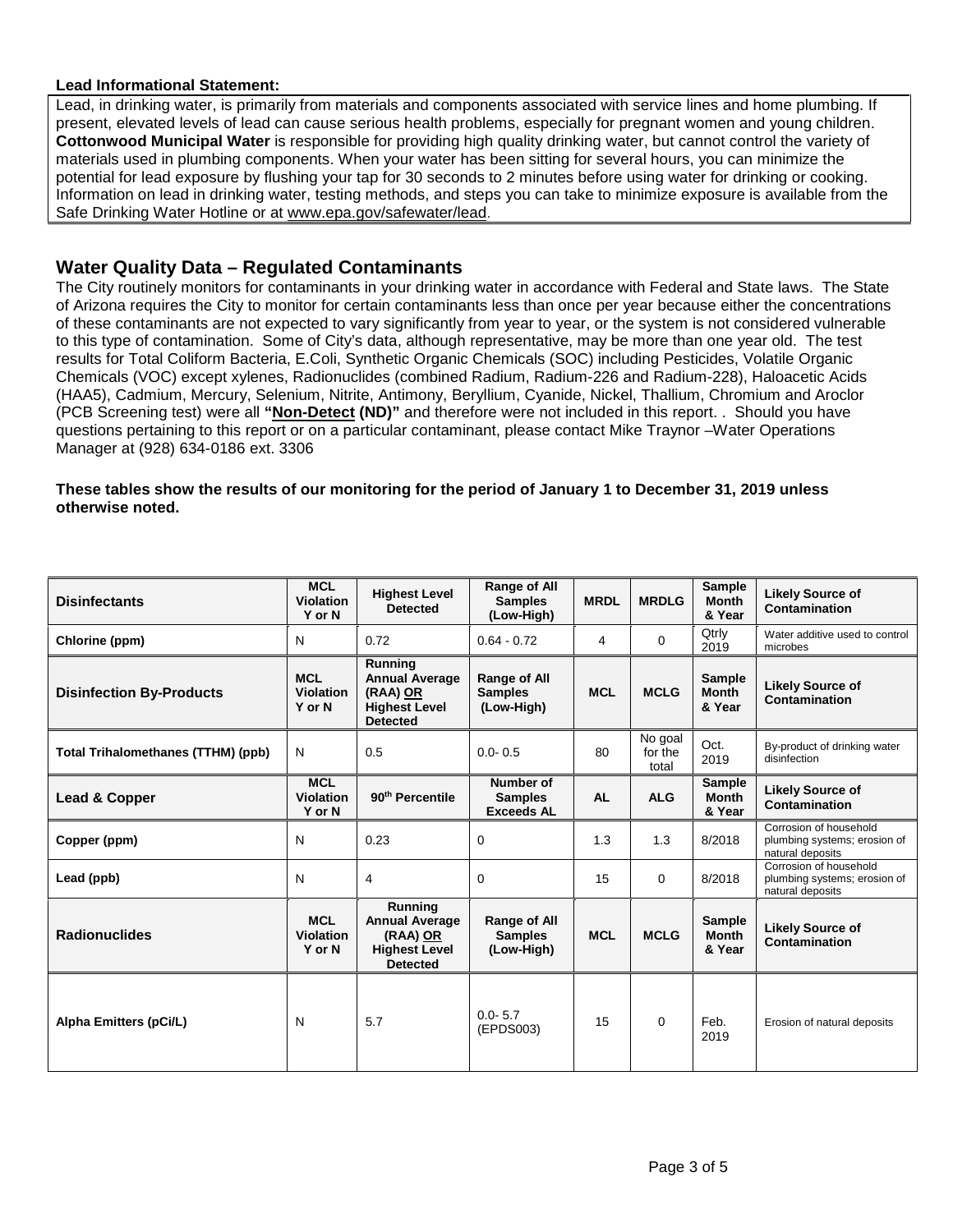| <b>Inorganic Chemicals</b><br>(IOC)        | <b>MCL</b><br><b>Violation</b><br>Y or N | Running<br><b>Annual Average</b><br>(RAA) OR<br><b>Highest Level</b><br><b>Detected</b> | Range of All<br><b>Samples</b><br>(Low-High) | <b>MCL</b>     | <b>MCLG</b>    | <b>Sample</b><br><b>Month</b><br>& Year | <b>Likely Source of</b><br><b>Contamination</b>                                                                                       |
|--------------------------------------------|------------------------------------------|-----------------------------------------------------------------------------------------|----------------------------------------------|----------------|----------------|-----------------------------------------|---------------------------------------------------------------------------------------------------------------------------------------|
| Arsenic <sup>1</sup> (ppb)                 | $\mathsf{Y}^3$                           | 11.6                                                                                    | $0 - 27$                                     | 10             | $\Omega$       | Qtrly<br>2019                           | Erosion of natural deposits,<br>runoff from orchards, runoff<br>from glass and electronics<br>production wastes                       |
| Barium (ppm)                               | N                                        | 0.61                                                                                    | $0.46 - 0.61$                                | $\overline{2}$ | $\overline{2}$ | Feb.<br>2019                            | Discharge of drilling wastes;<br>discharge from metal<br>refineries: Erosion of natural<br>deposits                                   |
| Fluoride (ppm)                             | N                                        | 0.31                                                                                    | $0.30 - 0.31$                                | 4              | 4              | Feb.<br>2019                            | Erosion of natural deposits;<br>water additive which<br>promotes strong teeth;<br>discharge from fertilizer and<br>aluminum factories |
| Nitrate <sup>2</sup> (ppm)                 | N                                        | 0.92                                                                                    | $0.18 - 0.92$                                | 10             | 10             | Feb.<br>2019                            | Runoff from fertilizer use:<br>leaching from septic tanks,<br>sewage; erosion of natural<br>deposits                                  |
| Sodium (ppm)                               | N                                        | 130                                                                                     | 11 (EPDS004)<br>14 (EPDS002)<br>63 (EPDS006) | N/A            | N/A            | Feb.<br>2019                            | Erosion of natural deposits                                                                                                           |
| <b>Volatile Organic Chemicals</b><br>(VOC) | <b>MCL</b><br><b>Violation</b><br>Y or N | Running<br><b>Annual Average</b><br>(RAA) OR<br><b>Highest Level</b><br><b>Detected</b> | Range of All<br>Samples (<br>Low-High)       | <b>MCL</b>     | <b>MCLG</b>    | <b>Sample</b><br><b>Month</b><br>& Year | <b>Likely Source of</b><br>Contamination                                                                                              |
| <b>Xylenes</b>                             | N                                        | 0.0009                                                                                  | $0.0 - 0.0009$                               | 10             | 10             | Feb.<br>2019                            | Discharge from petroleum<br>factories: Discharge from<br>chemical factories                                                           |

**<sup>1</sup> Arsenic** is a mineral known to cause cancer in humans at high concentration and is linked to other health effects, such as skin damage and circulatory problems. If arsenic is less than or equal to the MCL, your drinking water meets EPA's standards. EPA's standard balances the current understanding of arsenic's possible health effects against the costs of removing arsenic from drinking water, and continues to research the health effects of low levels of arsenic.

<sup>2</sup> Nitrate in drinking water at levels above 10 ppm is a health risk for infants of less than six months of age. High nitrate levels in drinking water can cause "blue baby syndrome." Nitrate levels may rise quickly for short periods of time because of rainfall or agricultural activity. If you are caring for an infant, and detected nitrate levels are above 5 ppm, you should ask advice from your health care provider. **3 MCL Violation** is for EPDS 006

# **Violation Summary (for MCL, MRDL, AL, TT, or Monitoring & Reporting Requirement)**

| <b>Violation Type-</b><br><b>Arsenic</b>          | <b>Explanation, Health Effects:</b><br>Some people who drink water containing<br>arsenic in excess of the MCL over many<br>years may experience skin damage or<br>problems with their circulatory systems and<br>may have an increased risk of cancer. | <b>Time Period</b>          | <b>Corrective Actions</b>                                                                                                                                                                                                                                                                                                                                                                                                                                                                                                                       |
|---------------------------------------------------|--------------------------------------------------------------------------------------------------------------------------------------------------------------------------------------------------------------------------------------------------------|-----------------------------|-------------------------------------------------------------------------------------------------------------------------------------------------------------------------------------------------------------------------------------------------------------------------------------------------------------------------------------------------------------------------------------------------------------------------------------------------------------------------------------------------------------------------------------------------|
| MCL, Average-<br>3rd Qtr. 2019<br><b>EPDS 006</b> | EPDS 006 violated a drinking water<br>standard. The quarterly monitoring<br>combined testing results were 14 ppb,<br>which caused the running annual<br>average to exceed 10 ppb, the<br>calculated average was 11 ppb.                                | July 2019-September<br>2019 | Customers in the affected area were<br>sent a Public Notice on July 30, 2019.<br>In response to the violation for EPDS<br>006 staff shut off the well and fed the<br>area by another well site until further<br>investigation could be conducted. Staff<br>inspected the of the treatment vessels<br>and removed a portion of the resin<br>media per the manufacturer's<br>recommendation. During the<br>inspection it was noted the well pump<br>was damaged and required<br>replacement. This was completed in<br>the last week of July 2019. |